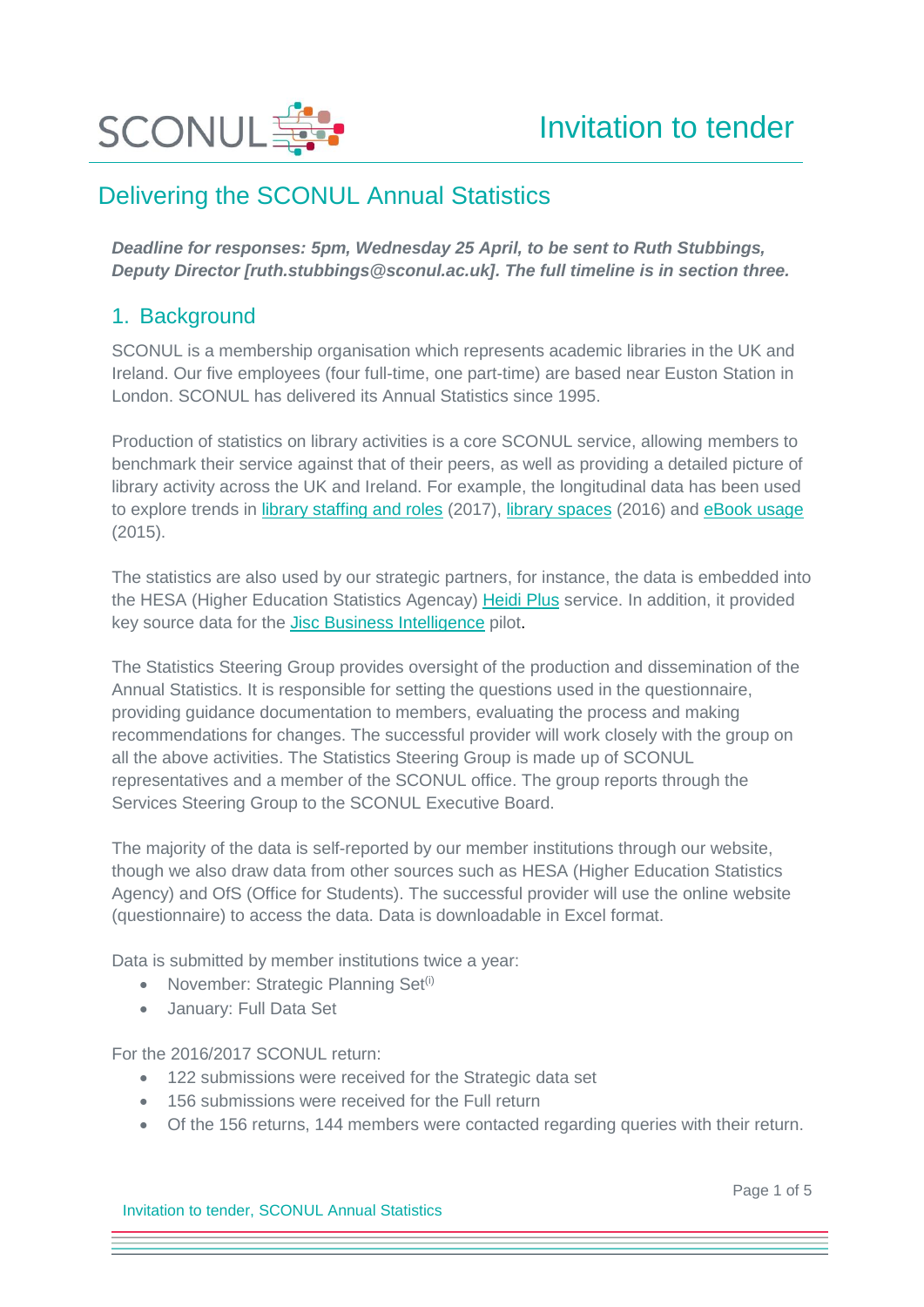

A private online discussion list is available for member institutions to discuss the submission requirements and any queries they have in relation to the return. The successful provider will be expected to monitor the list and respond to queries. Member institutions can use the SCONUL Reporting Tool available on our website to undertake benchmarking activities.

A PDF version of the questionnaire (the SCONUL Return) with guidance notes is available online. A temporary password can be allocated to access the latest report for the purposes of this tender. Please see section 3 below.

### 1. Requirements

#### **Methodology and approach**

The chosen provider is expected to:

- Use sound and appropriate methodology for collating, analysing, and publishing the SCONUL Annual Statistics.
- Provide clear, consistent advice to members on the submission of data through both the online discussion list and email.
- Sanity check the current data with previous submissions and investigate anomalies.
- Review and where appropriate, tactfully investigate the data and comments submitted by member institutions to ensure they are accurate.
- Meet deadlines for producing and disseminating information to both SCONUL and its members.
- Provide secure data management, including regular back up of data.
- Work according to the mission and ethos of SCONUL in our aim to support academic libraries, librarians and their institutions.
- Adhere to SCONUL policies on the usage, ownership and sharing of the data.

#### **Communications and relationship**

The chosen provider is expected to:

- Maintain awareness of ongoing developments in other relevant sector bodies (e.g., HESA, Jisc, OfS, etc.) that will have an impact on the usage and relevance of the SCONUL statistics, and bring such changes to the attention of the Statistics Group where appropriate.
- Develop and maintain an awareness of sector trends on the use of data e.g. learning analytics and benchmarking.
- Raise issues relating to the collection and reporting of data with the Statistics Steering Group and with the SCONUL office where appropriate.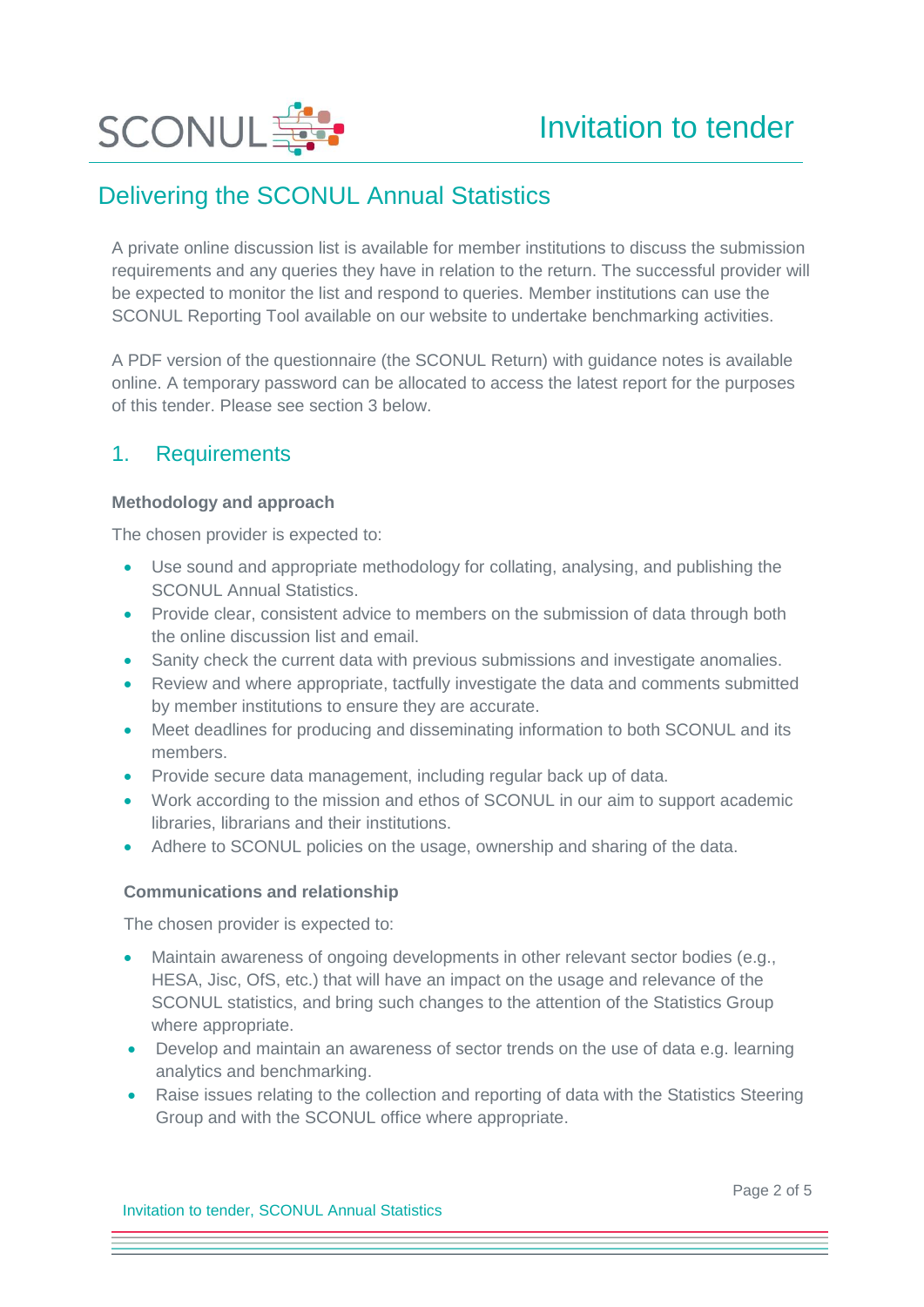

- Work collaboratively with the SCONUL office and website $^{(ii)}$  support to revise the Return (collection tool) and Reporting tool annually if required.
- Practice good communication with the SCONUL statistics networks, including responding to queries on the private online discussion list and via email.
- Communicate regularly with the Chair of the Statistics Group on progress and attend meetings as appropriate.

#### **Outputs**

The chosen provider is expected to produce the following:

- Publication of the Strategic Planning Set data tables for circulation to participating institutions.
- Annual Statistics publication, including a short introductory report (an example is available publically here: [http://www.sconul.ac.uk/sites/default/files/documents/Analysis%20\\_Loans%20ebooks](http://www.sconul.ac.uk/sites/default/files/documents/Analysis%20_Loans%20ebooks%20visits%20June%202015.pdf) [%20visits%20June%202015.pdf](http://www.sconul.ac.uk/sites/default/files/documents/Analysis%20_Loans%20ebooks%20visits%20June%202015.pdf)
- Collation of the library question in the NSS, so it can be incorporated into the Annual statistics.
- Data tables for publication on the SCONUL website. The data to be provided in xls or csv format which can be downloaded and used by the membership.
- Revised Return (collection tool) and associated guidance.
- At the request and under the advisement of the SCONUL office, data and analysis for stakeholders and partners.
- Other ad hoc analysis, advice or reports for the SCONUL office, Board, and Statistics Steering Group.

#### **Medium-term sensitivities**

- With the introduction of the General Data Protection Regulations (GDPR) in May 2018, we would anticipate that the successful candidate will be conversant with GDPR.
- The SCONUL Reporting Tool is adequate for the current data analysis needs of members, but it may not meet their data expectations in the future.
- There is a growing demand for the sharing of data across the Higher Education sector. SCONUL and its members recognise that it will need to review and agree how and when the SCONUL Annual Statistics can be shared with other parties.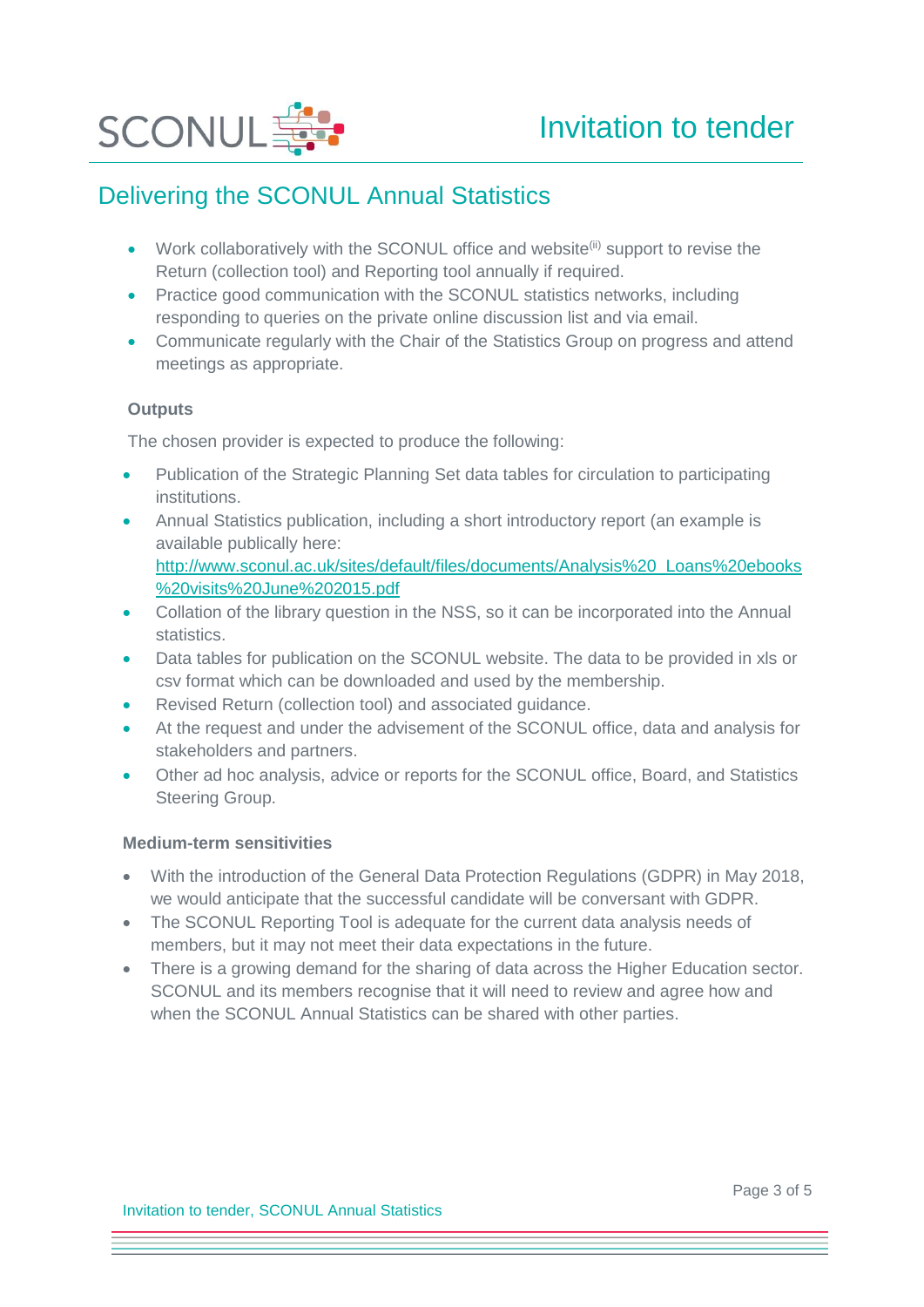

#### **Regular deadlines**

The chosen provider should anticipate working to the following deadlines with a similar pattern for subsequent years.

| Return (collection tool) amended and published on website              | Fri 17 August 2018   |
|------------------------------------------------------------------------|----------------------|
| Deadline for institutions submitting their Strategic Planning Set data | Fri 22 November 2108 |
| Strategic Planning Set data circulated to participating members        | Wed 19 December 2018 |
| Deadline for institutions submitting their Full data set               | Fri 24 January 2019  |
| Annual Library Statistics publication produced                         | Fri 31 May 2019      |
| Annual Library Statistics publication disseminated to members          | Fri 28 June 2019     |
| Data for HEIDI prepared and submitted                                  | Fri 31 May 2019      |
| Data available on Reporting Tool                                       | Fri 28 June 2019     |

### 2. Timeline of tender

This process is being undertaken with an aim to having a provider selected in advance of collecting any 2017-18 data. This process begins with the revision of the Return (collection tool) in July; collection of data from members begins in August.

| Thu 5 April 2018  | Office to send tender document to potential suppliers                                               |  |
|-------------------|-----------------------------------------------------------------------------------------------------|--|
| Thu 12 April 2018 | Potential suppliers to send office any questions related to the tender and the<br>service.          |  |
| Wed 18 April 2018 | Office to reply to all potential suppliers with answers to questions                                |  |
| Wed 25 April 2018 | Proposals received by Ruth Stubbings (ruth.stubbings@sconul.ac.uk) by<br>5pm on 25 April.           |  |
| 25-30 April 2018  | Shortlisting by panel                                                                               |  |
| Late May 2018     | Panel to meet with potential providers and make a selection                                         |  |
| May-July 2018     | <b>Transition period</b>                                                                            |  |
| July-August 2018  | SCONUL Return revised and made live on the website for collection of the<br>2017-2018 data to begin |  |

Invitation to tender, SCONUL Annual Statistics